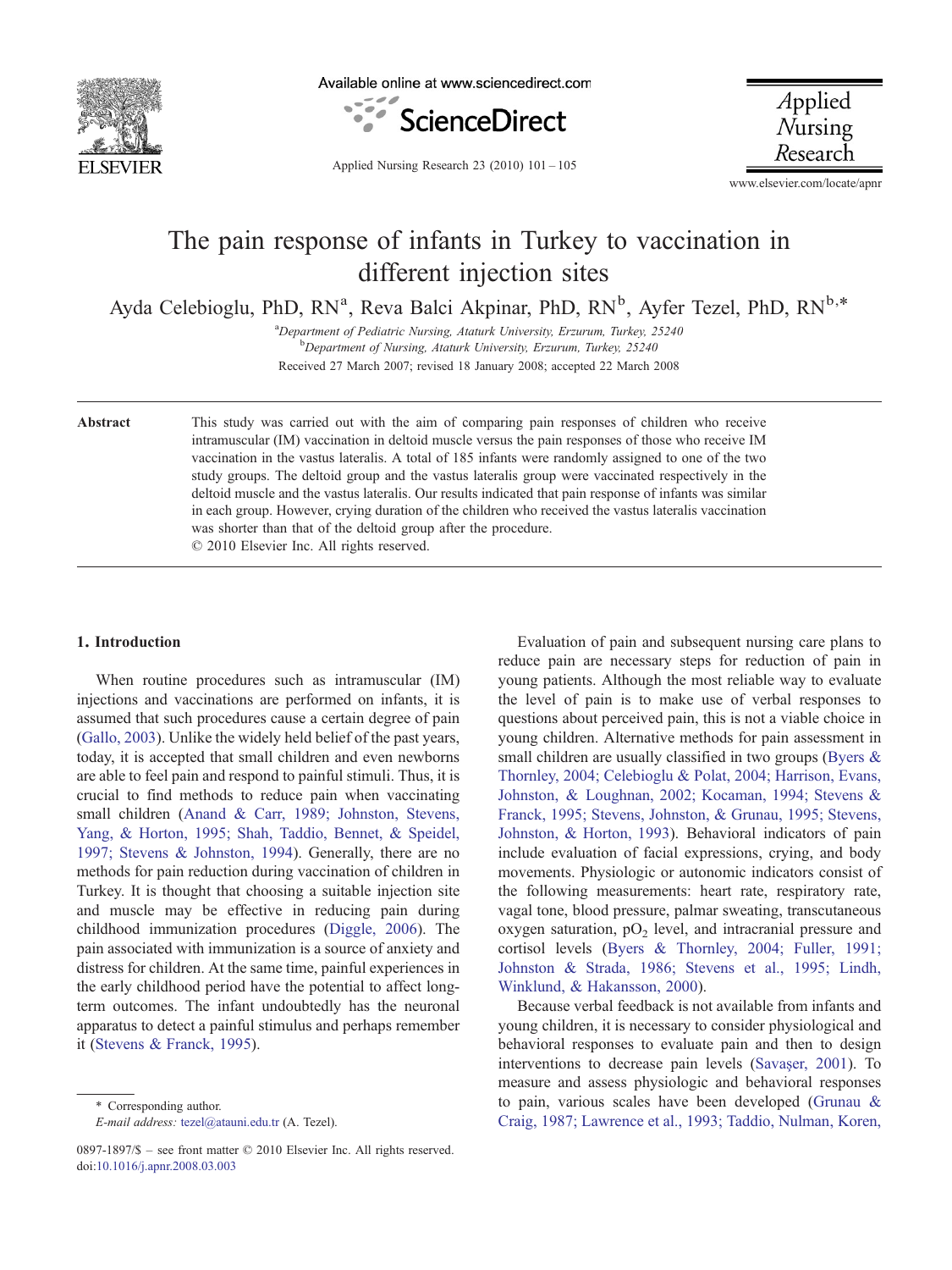[Stevens, & Koren, 1995](#page-4-0)), and the use of these scales improves nurses' efficiency and facilitates improved nursing care ([Stevens et al., 1995](#page-4-0)).

Although the infliction of pain during vaccination cannot be eliminated, nurses must seek ways to provide optimal comfort and security for patients during such procedures [\(Gallo, 2003](#page-4-0)) and should use methods that inflict the least amount of pain possible. Among possible methods, the choice of injection site suitable for the age of the patient is one of the most important considerations. The size of the muscle and nerve density at the injection site are important factors when evaluating the potential for pain at specific injection sites (Balcı Akpınar & Çelebioğ[lu, 2005; Elkin,](#page-3-0) Perry, & Potter, 2004; Kuğuoğ[lu & Kürtüncü, 2005; Green](#page-3-0) [Book, 2006](#page-3-0)).

[Drehobl \(1980\)](#page-3-0) has reported that in infants under 6 months old, the gluteus maximus and deltoid are not developed enough to be used for IM injection and that these areas should be avoided to prevent nerve damage. [Elkin et al. \(2004\)](#page-4-0) conclude that due to the small area of the deltoid site, the number and volume of injections that can be given into this area are limited. Therefore, only injections that are small in volume (0.5–1 ml) tend to be administered into the deltoid site ([Elkin el al., 2004](#page-4-0)).

In a study by [Rodger and King \(2000\)](#page-4-0) which investigated this issue, it has been reported that pain after injection is one of the most frequently reported complications associated with the use of the deltoid injection site. In contrast, [Ipp et al.](#page-4-0) [\(1989\)](#page-4-0) reported that children receiving vaccine in the thigh had more severe pain than those injected in the arm.

The vastus lateralis is a recommended injection site for IM injections in infants. There is, in fact, no viable alternative to this site in infants because the deltoid has insufficient muscle mass to be a safe site, whereas the vastus lateralis is well developed. For babies receiving their recommended immunizations, current literature supports the administration of IM vaccines in the anterolateral aspect of the vastus lateralis ([Chiodini, 2000; Chiodini, 2001; Daly,](#page-3-0) [Johnston, & Chung, 1992; Diggle, 2006; Drehobl, 1980;](#page-3-0) [Elkin et al., 2004; Green Book, 2006](#page-3-0)).

The guide provided by [The Ministry of Health of Turkey](#page-4-0) [\(2006\),](#page-4-0) entitled Expanded Program of Immunization, suggests that either the vastus lateralis or deltoid muscle may be selected for vaccination. In the city where this study was conducted, the deltoid muscle was selected as the vaccination site in some health care centers, whereas the vastus lateralis was the choice in others.

This study aimed to compare pain responses of children who received IM vaccination in the deltoid muscle versus the pain responses of those who received IM vaccination in the vastus lateralis. The research questions for this study were the following:

Is there a difference in the results of the Neonatal Infant Pain Scale (NIPS) scores of the infants who were vaccinated in the deltoid muscle (deltoid group) and

those who were vaccinated in the vastus lateralis (vastus lateralis group)?

Similarly, is there a difference between the deltoid group and vastus lateralis group of infants in terms of their heart and respiratory rates and duration of crying in response to the vaccination?

# 2. Methods

#### 2.1. Study design and sampling method

The study was descriptive and conducted between March 1, 2004, and June 30, 2004. The study sample consisted of 185 healthy infants (all were approximately 4 months old) who were presented to the local primary care clinics for the third dose of the diphtheria, tetanus, and pertussis (DTP) vaccination series. The infants were randomly divided into two study groups for their vaccination sites. The deltoid group contained 90 children, all of whom were vaccinated in the deltoid muscle, and the vastus lateralis group consisted of 95 children, whose injection site was the vastus lateralis.

### 2.2. Study setting

Primary health care clinics are typically the initial point of contact in the Turkish health care system. They provide free public services to children, such as vaccination, growth monitoring, and primary health care, and are mainly staffed by physicians, nurses, and midwives. These clinics are financially supported by The Ministry of Health of Turkey. This study was carried out at two such clinics in Erzurum, a city in Turkey with a population of 400,000.

## 2.3. Instruments

## 2.3.1. Questionnaire form

Data on demographic characteristics were collected using a questionnaire to determine the gender, weight, and age of the infants.

#### 2.3.2. Neonatal Infant Pain Scale

Neonatal Infant Pain Scale was developed for newborn infants who were 0–6 weeks old ([Lawrence et al., 1993](#page-4-0)). However, some references show that NIPS can be used in infants up to 1 year old ([NIPS, 2007; Pain Assessment Tools](#page-4-0) [Neonatal/Infant Pain Scale \[NIPS\], 2007; Walker & Arnold,](#page-4-0) [2004](#page-4-0)). The NIPS scores observe infant pain on a scale of 0 to 7 [\(Lawrence et al., 1993](#page-4-0)). Items on the NIPS assess six behavioral responses to pain (breathing patterns, facial expression, arms, legs, cry, and state of arousal). Internal consistency ranges from .87 to .95, as reported by [Lawrence](#page-4-0) [et al. \(1993\).](#page-4-0) Language and comprehensive validity studies of the scale for use in Turkey were previously reported by [Akdovan \(1999\).](#page-3-0) Internal consistency in the study of [Akdovan](#page-3-0) [\(1999\)](#page-3-0) was .83. In this study, the alpha coefficient was .71.

A chronometer was used to measure crying duration, and heart rate was measured with a stethoscope. Current weights of the infants were measured with a digital weighing machine.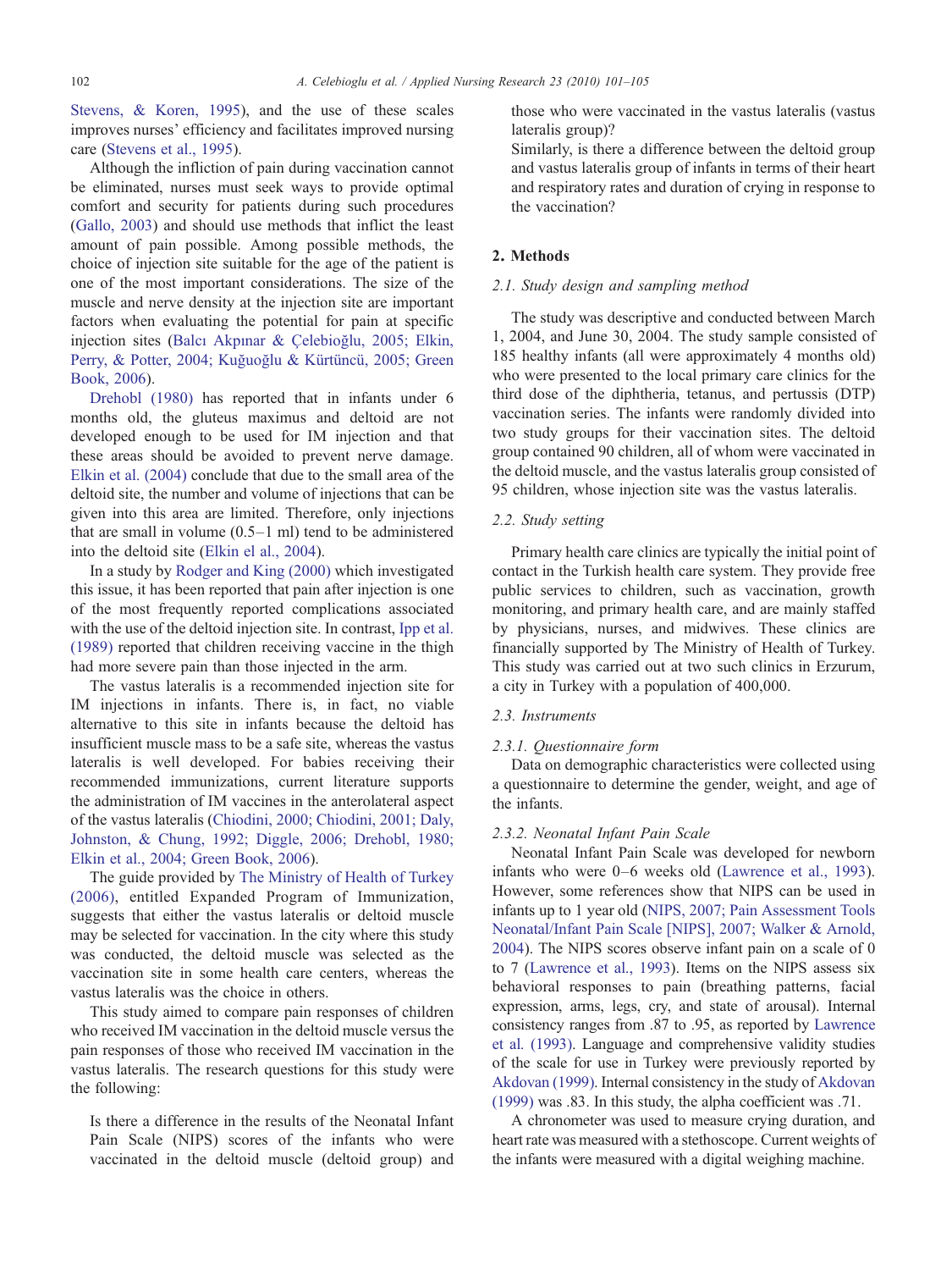<span id="page-2-0"></span>Table 1 Demographic characteristics

| Characteristics        | n                       | $\%$ |
|------------------------|-------------------------|------|
|                        |                         |      |
| Gender                 |                         |      |
| Female                 | 88                      | 47.6 |
| Male                   | 97                      | 52.4 |
| Mean age (in weeks)    | $15.9 \pm 3.9$          |      |
| Mean weight (in grams) | $7,390.78 \pm 2,321.67$ |      |

## 2.4. Ethics considerations

The aim of the research and the study methods were explained to the parents of the study participants, and verbal informed consent was obtained before vaccination, observations, and measurements. In addition, the study was approved by the local health administration organization.

## 2.5. Procedures

All the participants received DTP vaccination for 4 month-old infants. For each group, the injections were administered with the participant in supine position on the examination table by the same staff nurse from the primary health care clinics. All the infants were awake at the time of the injection, and their parents were in the procedure room. The preparation and actual procedure were consistent for all the infants. The injection site was cleaned with alcohol and allowed to air dry before the needle was inserted. The vaccination was administered when infants were in the quiet alert state. A dose of 0.5-ml DTP was given with a 24- to 25-mm-gauge needle and a 2-ml syringe into either the deltoid or vastus lateralis muscle at a 90° angle. The duration of injection was approximately 10 seconds. Light pressure was applied to the site after injection. The infants were presented back to parental holding after the injections.

On the basis of the NIPS and measurement of heart and respiration rates of the infants, an evaluation was performed for 60 seconds before and after the procedure. The nurses who administered the vaccination observed the NIPS scores. After vaccination, the heart rate was counted by the first research nurse, and the respiratory rate was counted by the second research nurse. The respiration rate was determined through observation of chest movement. The third research nurse observed and recorded crying duration in seconds. Crying was recorded as the duration from the onset of crying until the infant was completely silent.

### 2.6. Data analysis

Descriptive statistics were used to evaluate the demographic characteristics. Independent-samples  $t$  test was used to compare the results of the deltoid group with the results of the vastus lateralis group. The significance level was set at .05. Power analysis was based on a two-sided alpha of .05, with a power of .90 when calculated at the end of the study.

#### 3. Results

The study sample was composed of 90 infants in the deltoid group and 95 infants in the vastus lateralis group. The infants participating in the current study ranged in age from 14 to 19 weeks ( $M = 15.9$  weeks,  $SD = 3.9$  weeks). There were 88 female infants (47.6%) and 97 male infants (52.4%; Table 1). No significant differences were detected between the groups for the demographic characteristics and the NIPS score, heart rate, and respiratory rate before the procedure.

An independent-samples  $t$  test was used to determine differences between the NIPS scores of the infants who were vaccinated in the deltoid muscle and the NIPS scores of those who received their vaccinations in the vastus lateralis muscle. The results indicated no significant differences between the NIPS scores of the groups ( $t = -0.769$ ,  $p > .05$ ; Table 2). Independent-samples  $t$  tests were used to determine differences in the heart rate, respiratory rate, and crying duration of the groups. The results indicated no significant differences between the groups for heart rate ( $t = 1.352$ ,  $p >$ .05; Table 2) or respiratory rate  $(t = 0.241, p > .05;$  Table 2). However, there was a significant difference for crying duration between the groups ( $t = 4.805$ ,  $p < .05$ ; Table 2). The crying duration of the children who received their vaccination in the vastus lateralis muscle was shorter  $(M =$ 34.22,  $SD = 24.11$ ) than the crying duration of those who received their vaccination in the deltoid muscle  $(M = 62.08$ ,  $SD = 50.81$ ).

## 4. Discussion

The study is limited by its small sample size and the fact that it was carried out in an outpatient health care setting. In addition, this study included only infants who were brought to two specific primary health care clinics. Therefore, the findings may not be generalized. Nonetheless, given the lack of research in this area, the study offers a useful preliminary exploration of the pain response of infants to vaccination in different IM injection sites. According to published literature, there have been no similar studies conducted in Turkey and elsewhere to date. In this study, we observed behavioral and physiologic responses to pain

| Table 2                                                                 |  |  |  |  |
|-------------------------------------------------------------------------|--|--|--|--|
| Mean NIPS score, heart and respiration rates, and crying duration after |  |  |  |  |
| the procedure                                                           |  |  |  |  |

| Variables                | Deltoid group      | Vastus lateralis group $t$<br>$(n = 90)$ , $M \pm SD$ $(n = 95)$ , $M \pm SD$ |               | $\boldsymbol{p}$ |
|--------------------------|--------------------|-------------------------------------------------------------------------------|---------------|------------------|
| NIPS score               | $5.71 \pm 1.43$    | $5.85 \pm 1.04$                                                               | $-0.769$ .443 |                  |
| Mean heart rate          | $143.22 \pm 18.41$ | $139.07 \pm 23.15$                                                            | 1.352 .178    |                  |
| Mean respiration<br>rate | $42.29 \pm 10.19$  | $42.67 \pm 11.38$                                                             | $0.241$ .810  |                  |
| Mean crying<br>duration  | $62.08 \pm 50.81$  | $34.22 \pm 24.11$                                                             | 4.805 .000    |                  |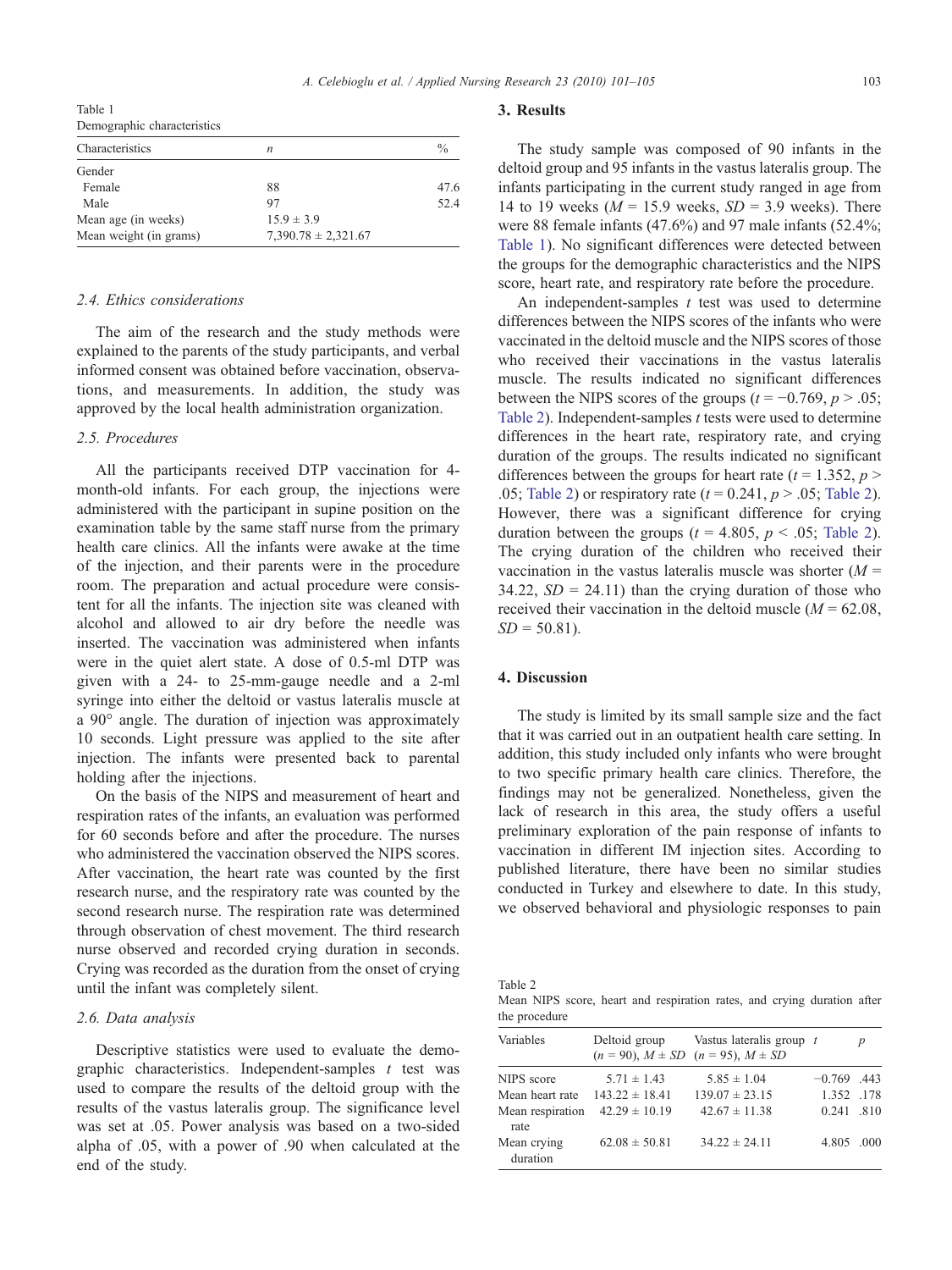<span id="page-3-0"></span>to compare the two groups who were vaccinated at different IM injection sites.

# Although IM injection is considered a basic nursing skill, it must be undertaken with due diligence. The choice of site must be based on sound clinical judgment using the best evidence available and on individualized client assessment. To avoid postinjection complications, nurses must be knowledgeable about the anatomy and advantages and disadvantages of specific injection sites.

In this study, the NIPS scores, heart rate, and respiratory rate were similar in each group. It is well known that invasive procedures such as vaccination are stressful and painful in children. For instance, Akdovan (1999) reported increased pain in infants, whereas in another study, healthy full-term infants displayed rigorous gross movement and withdrawal from painful stimuli ([Stevens et al., 1995](#page-4-0)). This same study also reported that physiological and behavioral responses were noted in the neonate in response to noxious stimuli. According to [Fuller \(1998, 1999](#page-4-0)), the nurse must determine whether the infant is in distress and then act accordingly.

Comparisons of the durations of crying in the two groups showed that crying duration was shorter in the infants of the vastus lateralis group. The difference between the groups for crying duration was statistically significant ( $p < .05$ ; [Table 2\)](#page-2-0). An infant's crying duration can provide important information about procedural pain. Findings in the literature related to crying after painful procedures note the changes in crying characteristics after such interventions ([Harrison](#page-4-0) [et al., 2002; Stevens et al., 1993, 1995\)](#page-4-0). The cry in response to procedural pain has been characterized as intense, high energy (more energy in the higher frequencies of the sound spectrum), and often high pitched with a sense of urgency. Such crying occurs immediately after the administration of the painful stimuli [\(Fuller, 1991\)](#page-4-0). Pain at the injection site is commonly reported after IM vaccination ([Elkin et al.,](#page-4-0) [2004](#page-4-0)), and therefore, our observations are not unexpected. It is important to remember, however, that the vastus lateralis muscle is free of major blood vessels and nerves; thus, there is less potential for damage at this site (Balcı Akpınar & Çelebioğlu, 2005; Chiodini, 2000; Kuğuoğlu & Kürtüncü, 2005). Nevertheless, deltoid injection site lies close to the peripheral nerves and the deep brachial artery, which may be injured if the injection is mistakenly applied to the posterior lateral aspect of the middle upper arm [\(Losek & Gyuro, 1992](#page-4-0)). [Rodger and King \(2000\)](#page-4-0) reported that pain after injection is one of the most frequently reported complications associated with the use of the deltoid injection site. In contrast, [Ipp et al. \(1989\)](#page-4-0) reported that children receiving vaccine in the thigh had more severe pain than those injected in the arm. Considering the importance of crying duration as an indicator of pain, the findings of this study are in conformity with the findings presented in earlier literature supporting that the vastus lateralis muscle is the correct site of IM injection for vaccination of the infants.

#### 5. Conclusion

Consequently, the selection of the injection site must be based on considerations for whether the injection site is suitable for vaccination to reduce pain in infants. Because infants cannot respond verbally to pain, their behavioral and physiological responses assume greater importance. Nurses working with infants must actively assess and prevent pain as much as possible in infants. Nursing care of infants should include up-to-date knowledge of infant anatomy and physiology, infant physiological and behavioral pain responses, and appropriate care of the infant during painful procedures. Careful assessment of injection site in vaccination can result in decreased pain for such procedures and more comfort and more safety for infants.

In conclusion, although no differences in the NIPS scores of the infants in the two groups were detected, on the basis of the comparisons of the crying durations of the infants, the vastus lateralis muscle has been determined to be the best site of injection for procedures involving IM injections in infants under 1 year old.

## Acknowledgments

This research was presented at the fourth National Congress of Pediatric Nursing, September 21–24, 2004, Samsun, Turkey. We are grateful to all the parents and infants who participated in this study and to the nurses who assisted in the conduct of this study.

#### **References**

- Akdovan, T. (1999). Sağlıklı Yenidoğanlarda ağrının değerlendirilmesi, emzik verme ve kucağa alma yönteminin etkisinin incelenmesi. (Assessment of pain in healthy neonates, investigation of the effects of pacifying and holding in the arms). Yüksek Lisans Tezi, Marmara Üniversitesi Sağlık Bilimleri Enstitüsü, İstanbul.
- Anand, K. J. S., & Carr, B. (1989). The neuroanatomy, neurophysiology and neurochemistry of pain, stress and analgesia in newborns and children. Pediatric Clinics of North America, 36, 795−822.
- Balcı Akpınar, R., & Çelebioğlu, A. (2005). Çocuklarda enjeksiyon uygulamaları ve dikkat edilmesi gereken noktalar. (The principles of administering parenteral medication to children). Sendrom, 17(1), 106−108.
- Byers, J., & Thornley, K. (2004). Cueing into infant pain. The American Journal of Maternal / Child Nursing, 29(2), 84−89.
- Celebioglu, A., & Polat, S. (2004). Yenidoğanda ağrı değerlendirmesi. (Pain evaluation at newborn). Sendrom 16(4), 99−101.
- Chiodini, J. (2000). Vaccine administration. Nursing Standard, 14(43), 38−42.
- Chiodini, J. (2001). Best practice in vaccine administration. Nursing Standard, 16(7), 35−38.
- Daly, J. M., Johnston, W., & Chung, Y. (1992). Injection sites utilized for DPT immunizations in infants. Journal of Community Health Nursing, 9(2), 87−94.
- Diggle, L. (2006, Feb). Childhood vaccinations: Administration. Practice Nurse, 15−19.
- Drehobl, P. (1980). Quadriceps contracture. American Journal of Nursing, 80, 1650−1651.